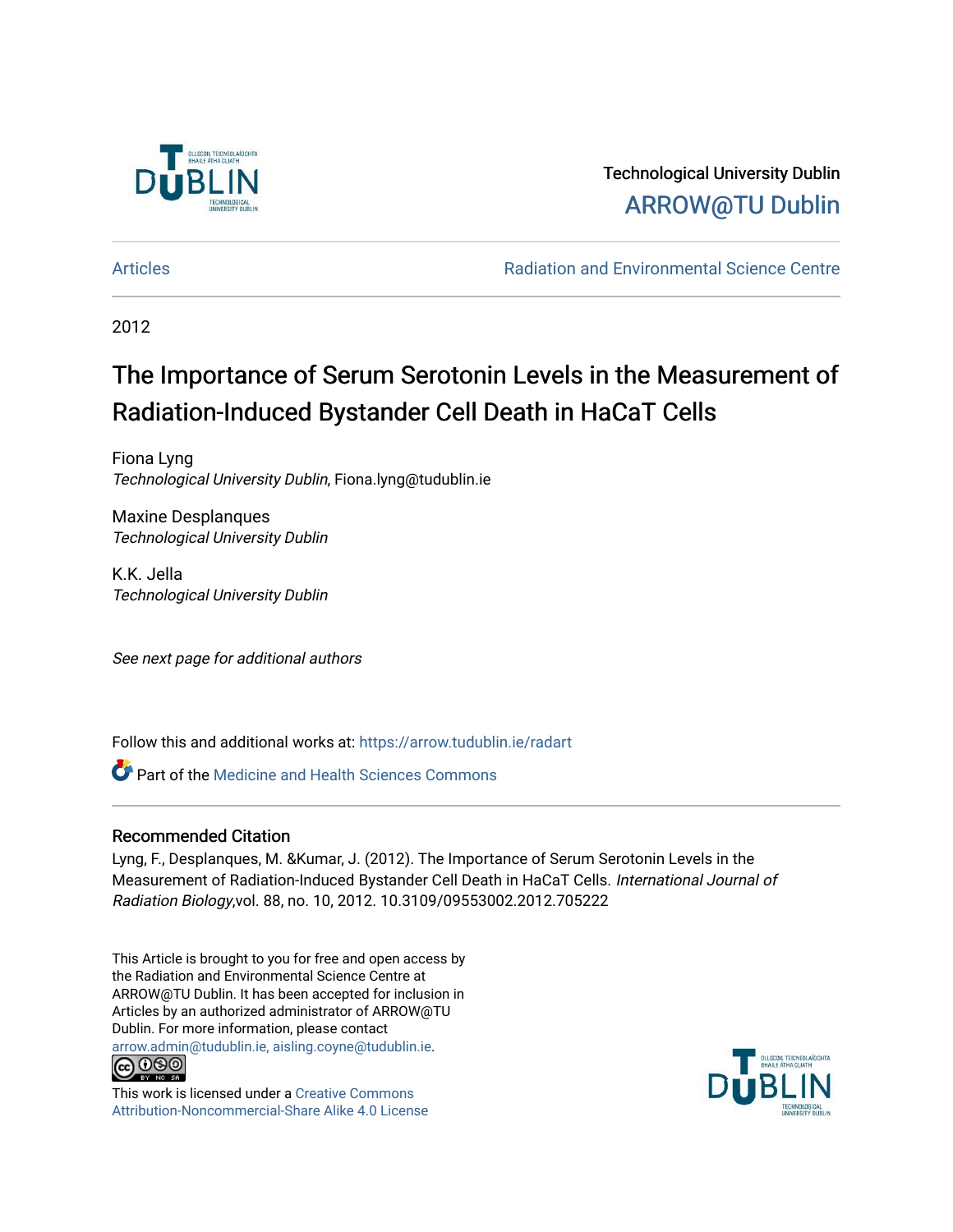### Authors

Fiona Lyng, Maxine Desplanques, K.K. Jella, Amaya Garcia, and Brendan McClean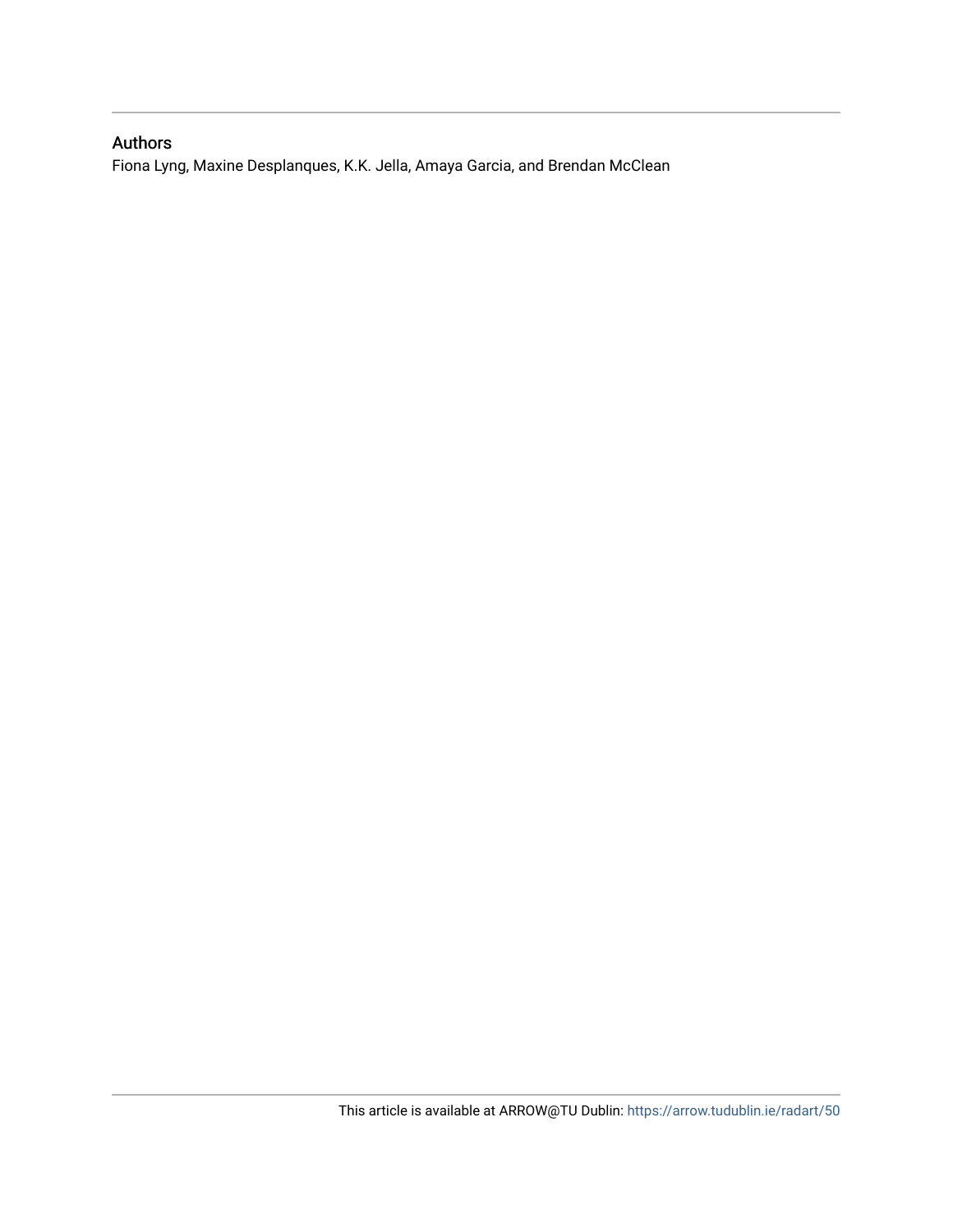## **The importance of serum serotonin levels in the measurement of radiationinduced bystander cell death in HaCaT cells**

Lyng F.M.<sup>1\*</sup>, Desplanques M.<sup>1</sup>, Kumar Jella K.<sup>1</sup>, Garcia A.<sup>1</sup> and McClean B.<sup>2</sup>

1DIT Centre for Radiation and Environmental Science, Focas Research Institute, Dublin Institute of Technology, Kevin St, Dublin 8, IRELAND 2St Luke's Hospital, Highfield Road, Rathgar, Dublin 6, IRELAND

Running title: Importance of serum serotonin levels in bystander effects Keywords: bystander effects, serotonin, serum, cell death, Alamar blue assay, clonogenic assay

\*Person to whom all correspondence should be sent:

Dr Fiona M Lyng

DIT Centre for Radiation and Environmental Science

Focas Research Institute

Dublin Institute of Technology

Kevin St, Dublin 8, IRELAND

Tel: ++ 353 1 4027972

Fax: ++ 353 1 4027904

Email: fiona.lyng@dit.ie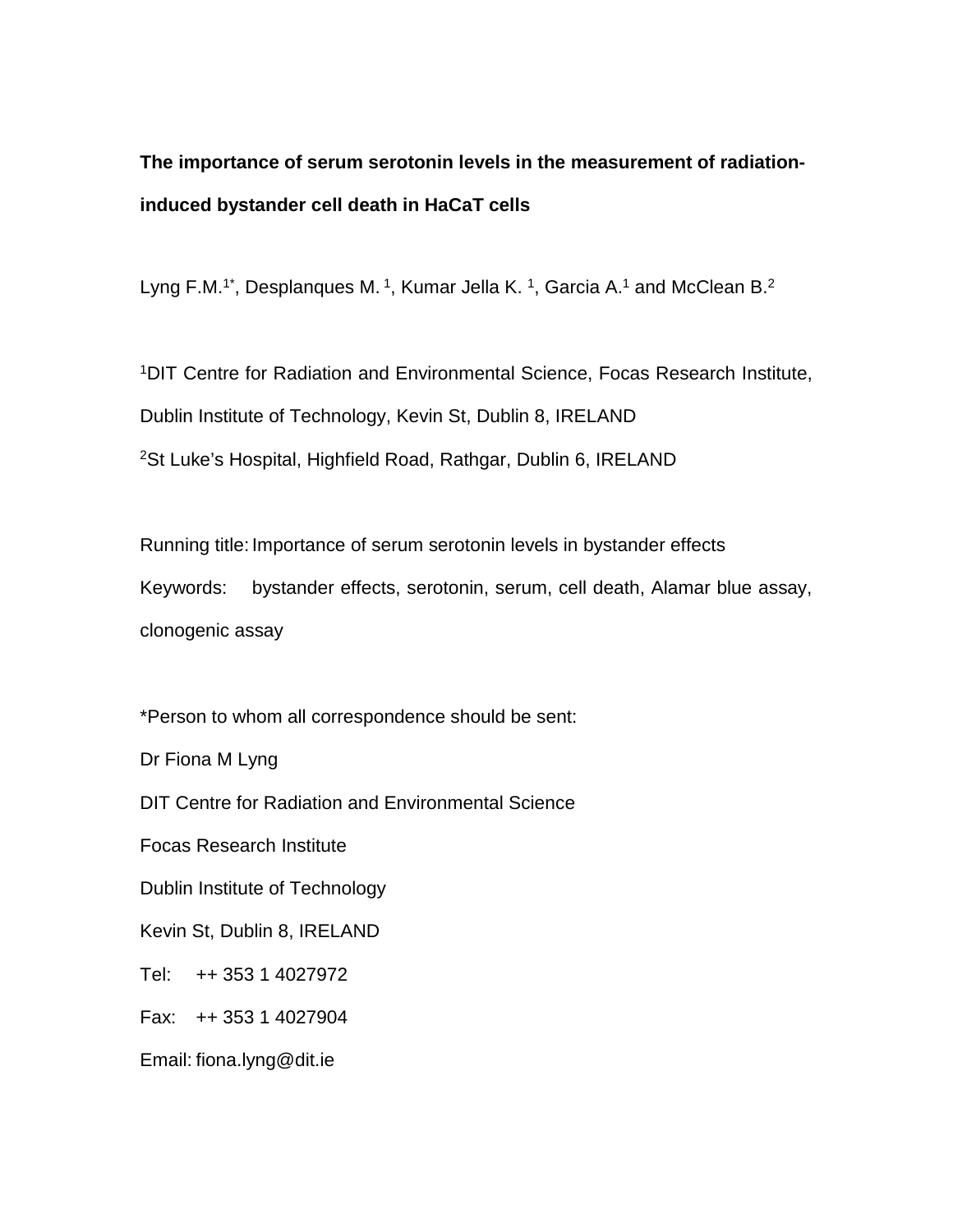#### **Abstract**

Purpose: The aim of this study was to investigate the importance of serum serotonin levels in the measurement of bystander cell death. The study was undertaken as part of an intercomparison exercise involving seven European laboratories funded under the European Union Sixth Framework Programme (FP6) Non-Targeted Effects (NOTE) integrated project.

Materials and Methods: Three batches of foetal bovine serum were tested; serum with high and low serotonin content from the intercomparison exercise as well as serum from the home laboratory. Three sets of human keratinocytes (HaCaT cell line) were cultured in DMEM:F12 medium supplemented with serum with high or low serotonin content or serum from the home laboratory and both donor and recipient HaCaT cells were plated. The donor HaCaT cells were irradiated (0.5 Gy) using a cobalt 60 teletherapy unit, the medium was harvested one hour post irradiation and transferred to the recipient HaCaT cells. Bystander induced cell death was measured by the clonogenic survival assay and the Alamar blue viability assay.

Results: A significant reduction in cell survival, as measured by the clonogenic assay, and in cell viability, as measured by the Alamar blue assay, was observed in the recipient HaCaT cells treated with medium from irradiated cells compared to the cells treated with medium from unirradiated cells. No significant difference was found between the three batches of serum.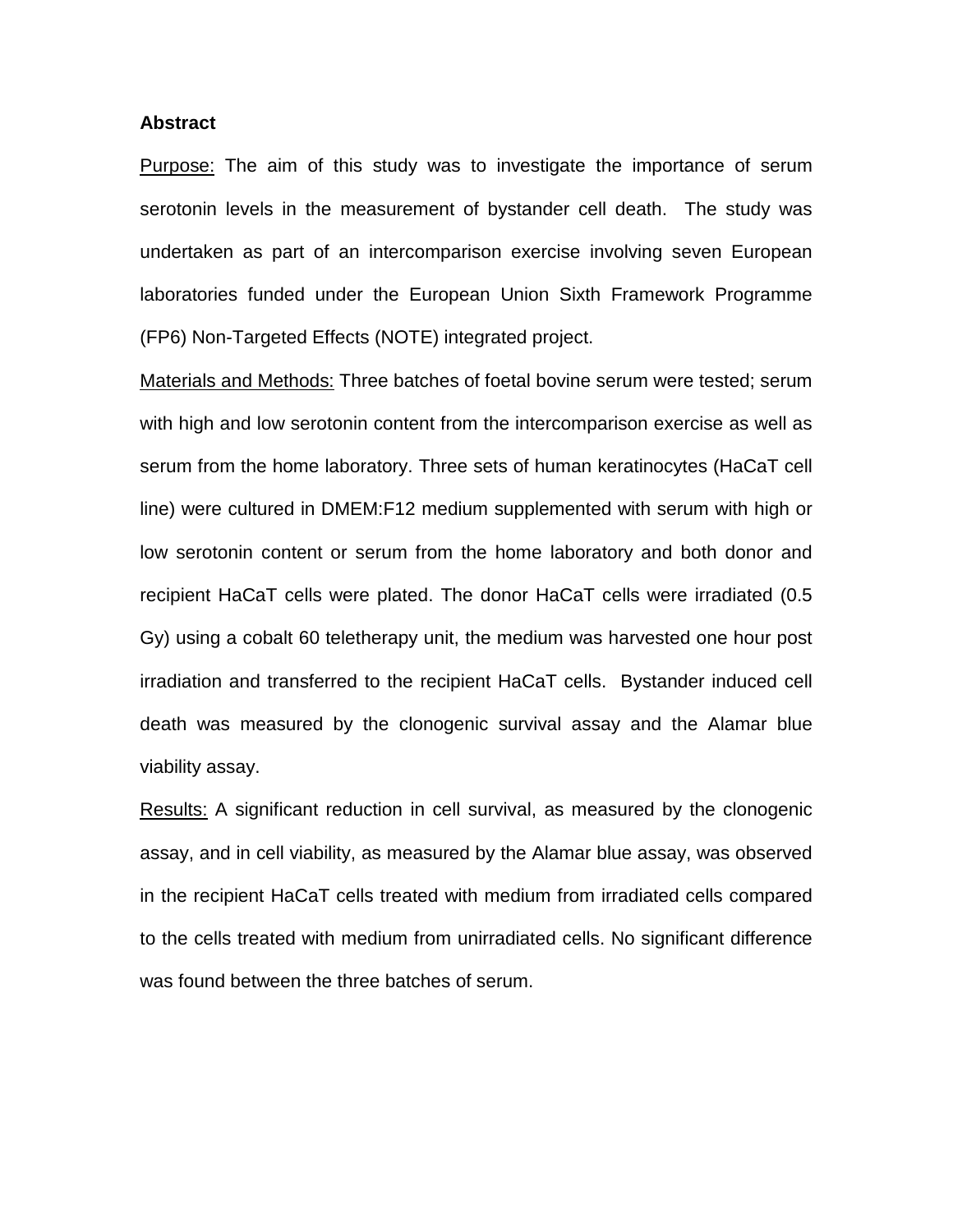Conclusions: The data suggest that in our cell system and with our endpoints (clonogenic assay and Alamar blue assay), serum serotonin levels do not play a role in bystander induced cell death.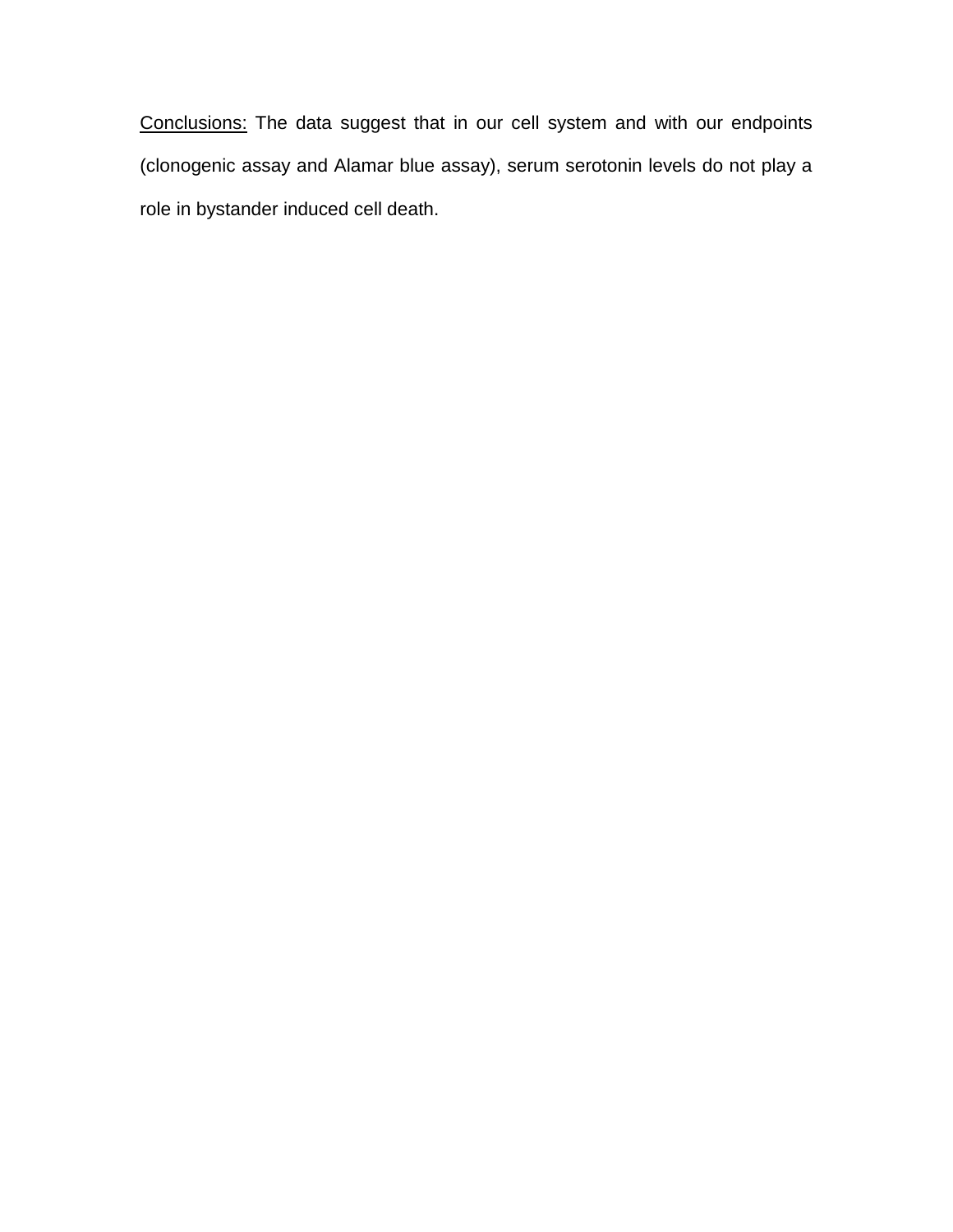#### **Introduction**

Recent work has suggested that serum serotonin levels may play a role in the expression of radiation-induced bystander effects (Mothersill et al 2010). Serotonin levels were found to vary widely between batches of commercially available foetal bovine serum and the magnitude of the bystander response (reduction in cloning efficiency) was found to correlate with the measured serotonin levels. The authors suggested that variability in serum serotonin levels could explain some of the variation in the ability to produce bystander effects observed between laboratories. As part of the European Union Sixth Framework Programme (FP6) Non-Targeted Effects (NOTE) integrated project, an interlaboratory exercise was undertaken by seven European laboratories in collaboration with Prof Mothersill. This paper describes the results from the Radiation and Environmental Science Centre (RESC) laboratory, Dublin Institute of Technology, Ireland. The importance of serum serotonin levels in the measurement of bystander cell death was investigated in the HaCaT cell line.

Bystander cell death was measured using the gold standard clonogenic assay and using the Alamar blue cell viability assay. The active ingredient of Alamar blue is resazurin which is a nontoxic, cell permeable compound that is blue in colour and virtually nonfluorescent. Upon entering viable cells, resazurin is reduced to resorufin, which produces red fluorescence which can be measured quantitatively using a microplate reader. The fluorescence intensity is proportional to the number of living / viable cells. Damaged and nonviable cells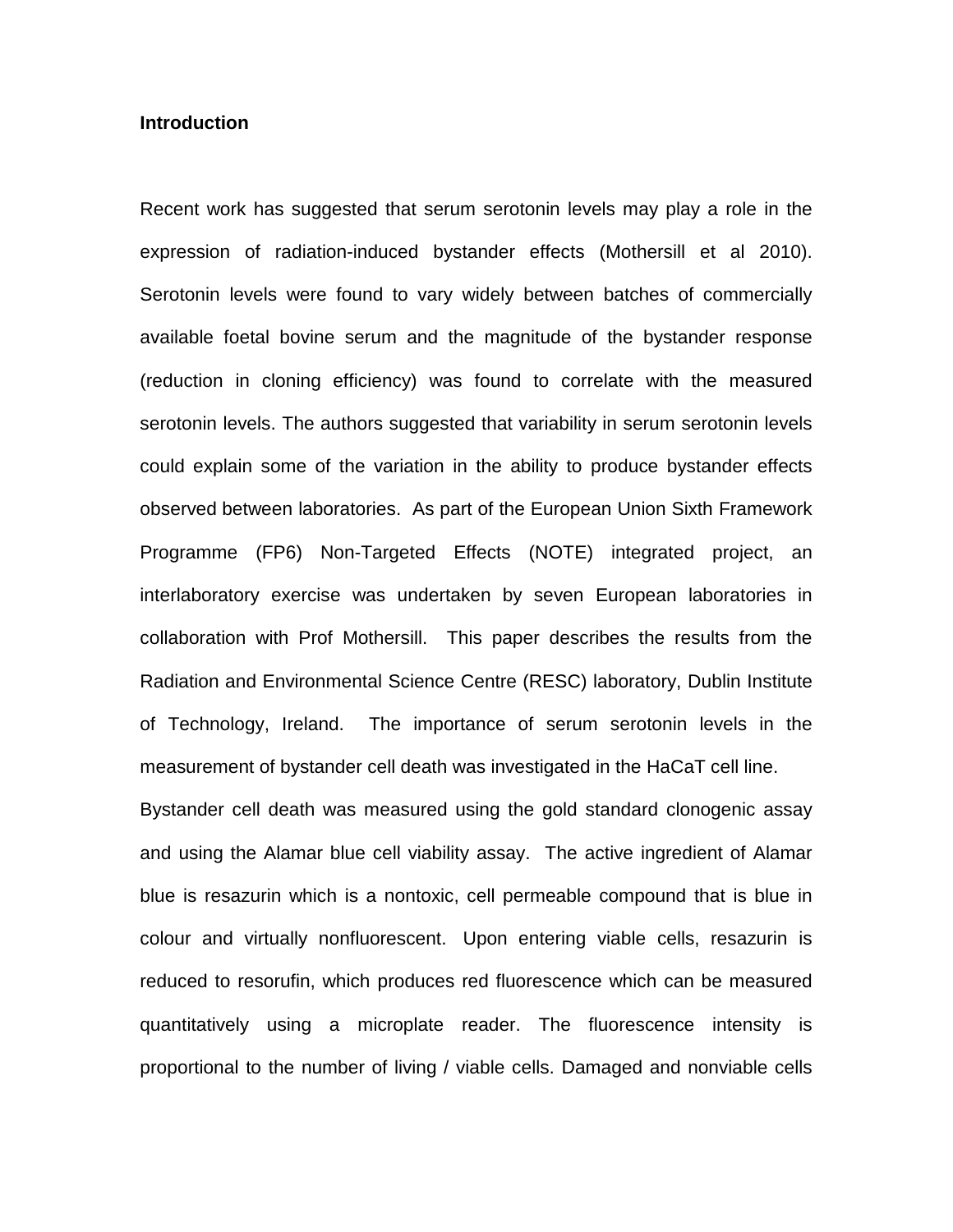have a lower metabolic activity and will show reduced fluorescence intensity compared to viable cells. This assay has been shown to be more sensitive than the 3-(4,5[-Dimethyl](http://en.wikipedia.org/wiki/Di-)[thiazol-](http://en.wikipedia.org/wiki/Thiazole)2-yl)-2,5-d[iphenylt](http://en.wikipedia.org/wiki/Phenyl)etrazolium bromide (MTT) cell viability assay (Hamid et al 2004). The Alamar blue assay has been used previously by our group (Lyng et al 2011) to measure bystander induced cell death and shows comparable results to the clonogenic assay when the assay is performed at 96 hours after exposure.

In the present study, two samples of foetal bovine serum with low and high serotonin levels were provided by Prof Mothersill for the intercomparison exercise. Bystander cell death was measured using both the clonogenic assay and the Alamar blue assay in a human keratinocyte cell line, HaCaT cells, cultured in medium supplemented with the different sera.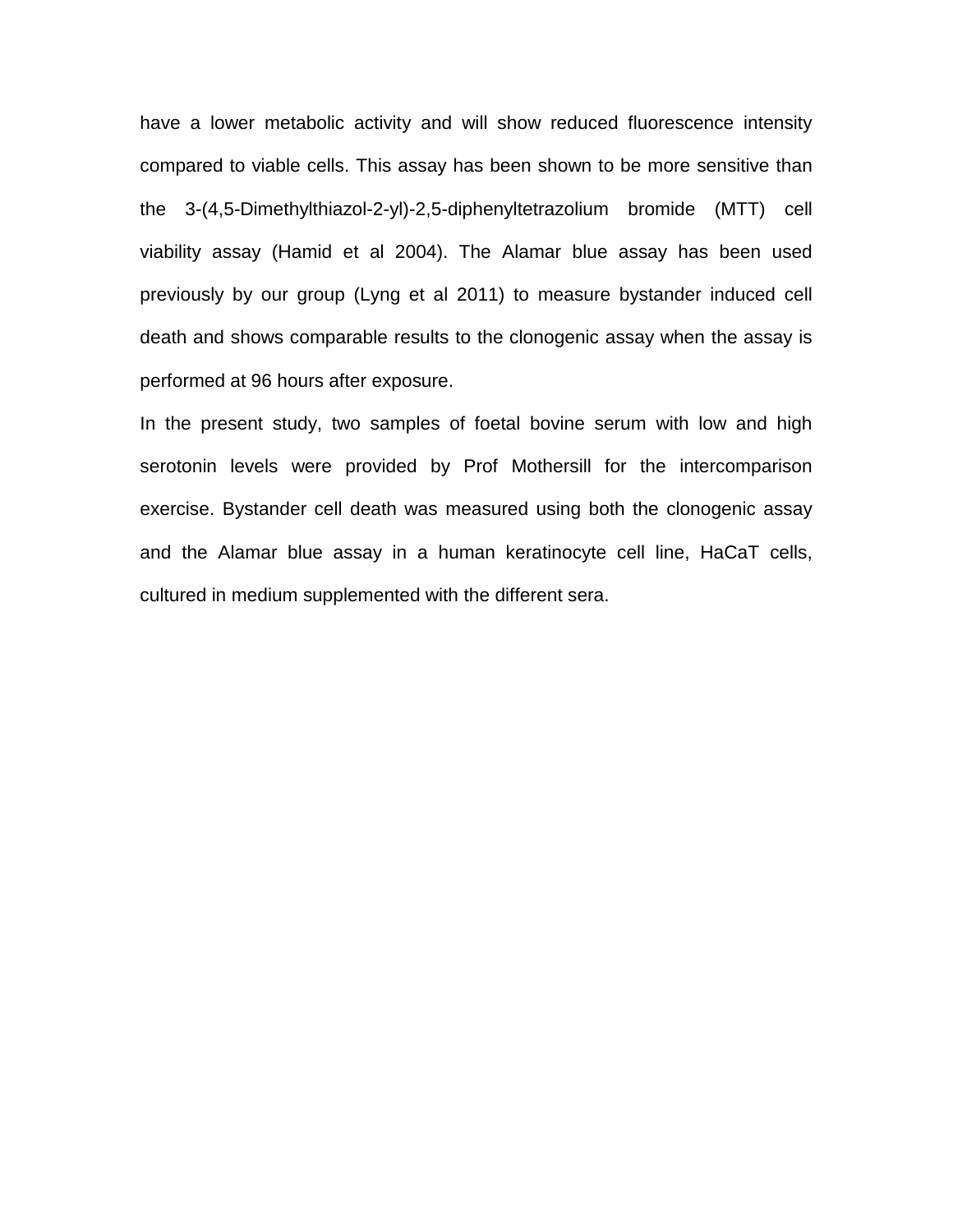#### **Materials and Methods**

#### *Cell Culture*

Human keratinocytes, HaCaT cell line (Cell Lines Service, Germany) were cultured in Dulbecco's Modified Eagle Medium (DMEM): Nutrient Mixture F-12 Ham (F12) (1:1) medium (Sigma, Dorset, U.K) containing 10 % foetal bovine serum (see below), 1% penicillin-streptomycin solution 1000IU (Gibco, Irvine, U.K) and 1 μg/ml hydrocortisone (Sigma). Cells were incubated under humid conditions at  $37^{\circ}$ C, with 5 % CO<sub>2</sub> in air. Subculture was routinely performed when cells were 80% confluent, using a 1:1 solution of 0.2 % trypsin (Sigma) and 1 mM versene (Sigma) at 37ºC.

#### *Foetal Bovine Serum samples*

10 ml of each serum sample (Gibco 10270-106, lot no 41Q2190K (home laboratory serum), and serum samples with high and low serotonin levels) was added to 90 ml DMEM:F12 medium with supplements. Each media sample was aliquoted, wrapped in foil and all handling was performed with minimum lighting.

#### *Irradiation*

T25 flasks (Sarstedt, Wexford, Ireland) containing approx  $2 \times 10^5$  cells in 5ml medium were irradiated (0.5Gy) at room temperature using a cobalt 60 teletherapy unit delivering approximately 1.5 Gy/min during the time period of these experiments. The source to sample distance was 80 centimetres and the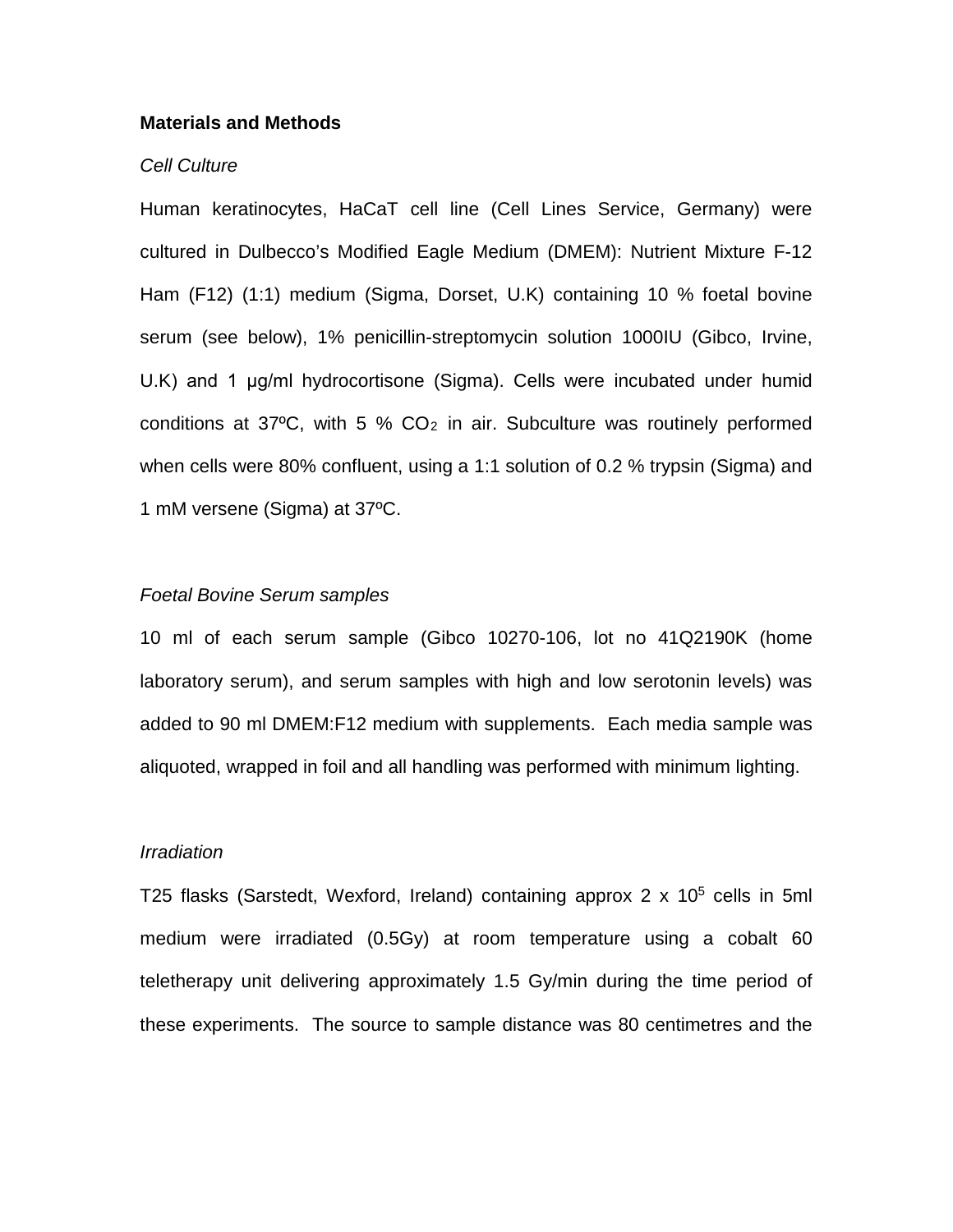field size was 30 X 30 centimetres. Control flasks were sham irradiated. Cells were returned to the incubator immediately after irradiation.

#### *Irradiated Cell Conditioned Media (ICCM) harvesting*

Medium from irradiated and unirradiated cells was poured off donor flasks one hour after irradiation and filtered through a 0.22 µm filter (Nalgene/Thermo Fisher, Hereford, UK) to ensure that no cells could still be present in the transferred medium. Recipient cells were exposed to ICCM as detailed below.

#### *Clonogenic assay*

Recipient cells were seeded at 400 cells per T25 flask. Following exposure to 5 ml ICCM, cells were incubated for 7 days, after which the colonies were stained using a 20 % carbol fuchsin (BDH, UK) solution for 5 minutes and scored. The clonogenic assay was performed in triplicate for two independent experiments.

#### *Alamar blue cell viability assay*

Recipient cells were seeded at 2,000 cells per well, in a 96 well micro-plate (Nunc, Roskilde, Denmark) and maintained at 37°C for 24 hours. This was found to be the optimal cell number to achieve the desired confluency (80-90%) following 96 hours incubation. To negate the effects of medium evaporation from the outer wells of the microplate, only the internal 60 wells were used for testing and sterile phosphate buffered saline (PBS) was added to the outer wells. The original medium was removed, and 100 µl ICCM was placed in each test well, for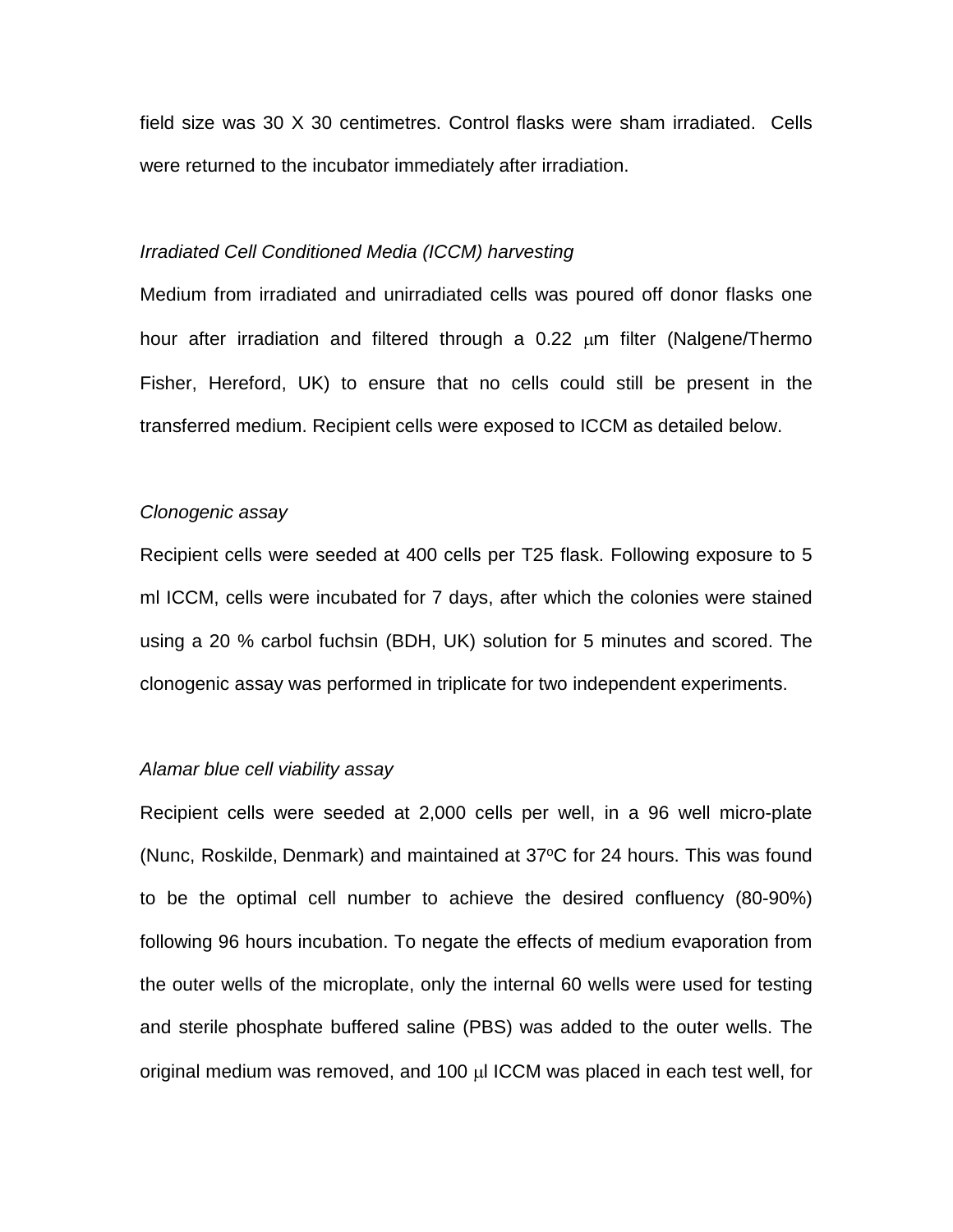96 hours. Following exposure, the cells were washed with PBS. 5% Alamar blue (Invitrogen, BioSciences, Dublin, Ireland) in DMEM F-12 without phenol red (Sigma) was added to each well for 3 hours. Alamar blue is a dark blue nonfluorescent resazurin dye which is reduced to a pink and highly fluorescent resorufin dye through a redox reaction in the cytoplasm, the level of which can be correlated to cellular proliferation and metabolism. Alamar blue fluorescence was measured using the TECAN GENios (Grodig, Austria) microplate reader at an excitation wavelength of 540 nm and emission wavelength of 595 nm. The resulting fluorescence intensities were normalised to the control for each sample. The Alamar blue assay was performed for four independent experiments with six replicate wells for each test ICCM.

#### *Statistical analysis*

The data are expressed as the percentage mean  $\pm$  standard error on the mean, for each of three independent experiments. Significance was assessed using the Student's t-test at p<0.05.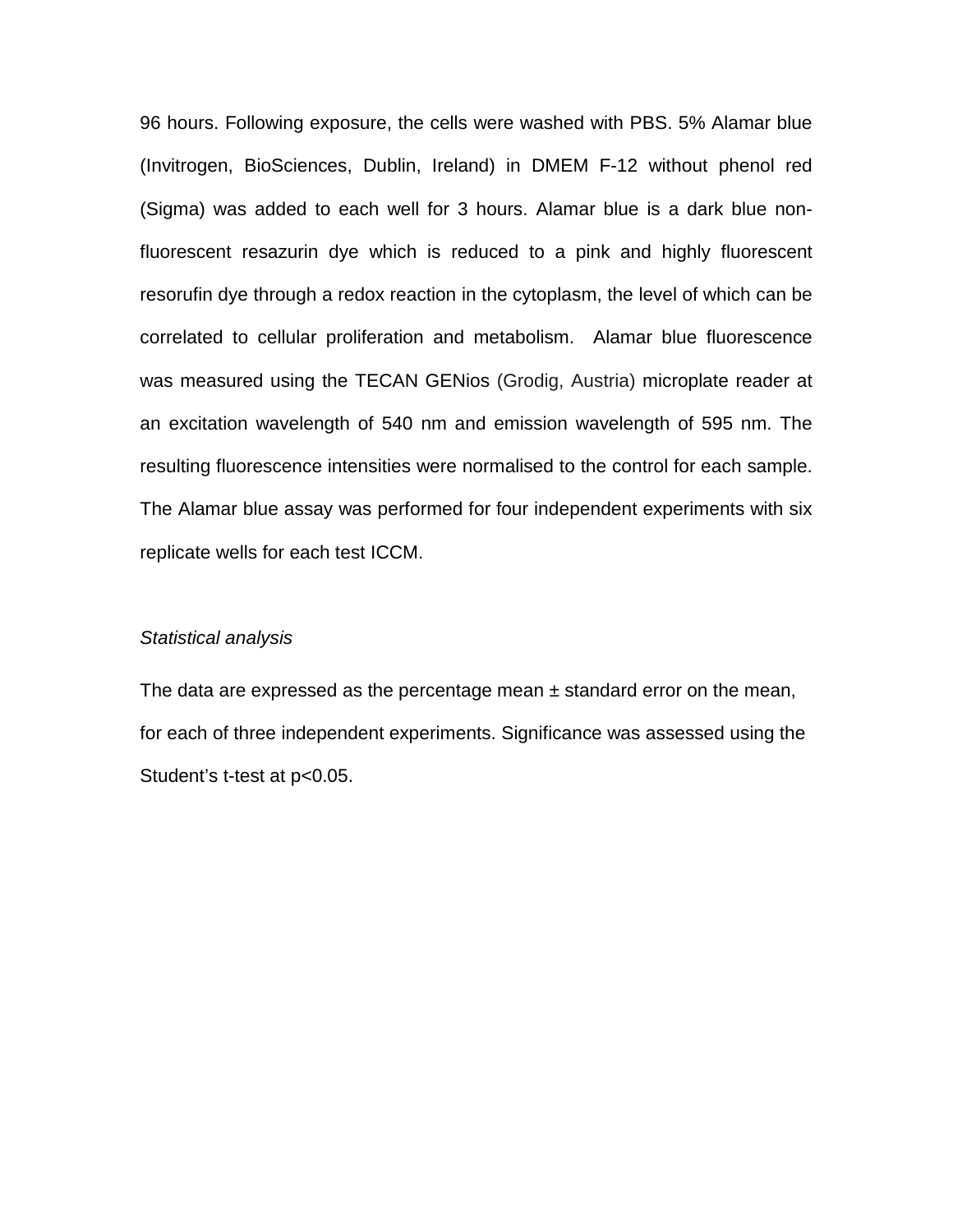#### **Results and Discussion**

In this study, bystander induced cell death was assessed in the HaCaT cell line using both the clonogenic assay and the Alamar blue cell viability assay. Three different batches of foetal bovine serum were tested to investigate the importance of serum serotonin levels in bystander induced cell death; the home laboratory serum (supplied by Gibco, UK) and two sera from the NOTE intercomparison exercise showing low and high serotonin levels. .

A significant reduction in cell survival as measured by the clonogenic assay was observed in HaCaT recipient cells treated with medium from irradiated HaCaT donor cells (0.5Gy irradiated cell conditioned medium (ICCM)) compared to cells treated with medium from unirradiated HaCaT donor cells (0Gy ICCM) (figure 1). Similarly, a significant reduction in cell viability as measured by the Alamar blue assay was observed in the recipient HaCaT cells treated with 0.5Gy ICCM compared to those treated with 0Gy ICCM (figure 2).

However, no significant difference was found between the three batches of serum; serum samples with high and low serotonin content and the home laboratory serum. It is not clear why we did not observe an effect of the serum serotonin level on bystander cell death similar to that observed by Mothersill et al (2010). One explanation may be due to the mutant p53 expression in the HaCaT cell line used in our study compared to the wild type p53 expression (although only 30% of normal expression) in the HPV-G cell line used by Mothersill et al (2010). A recent paper by Mothersill et al (2011) has shown that both p53 null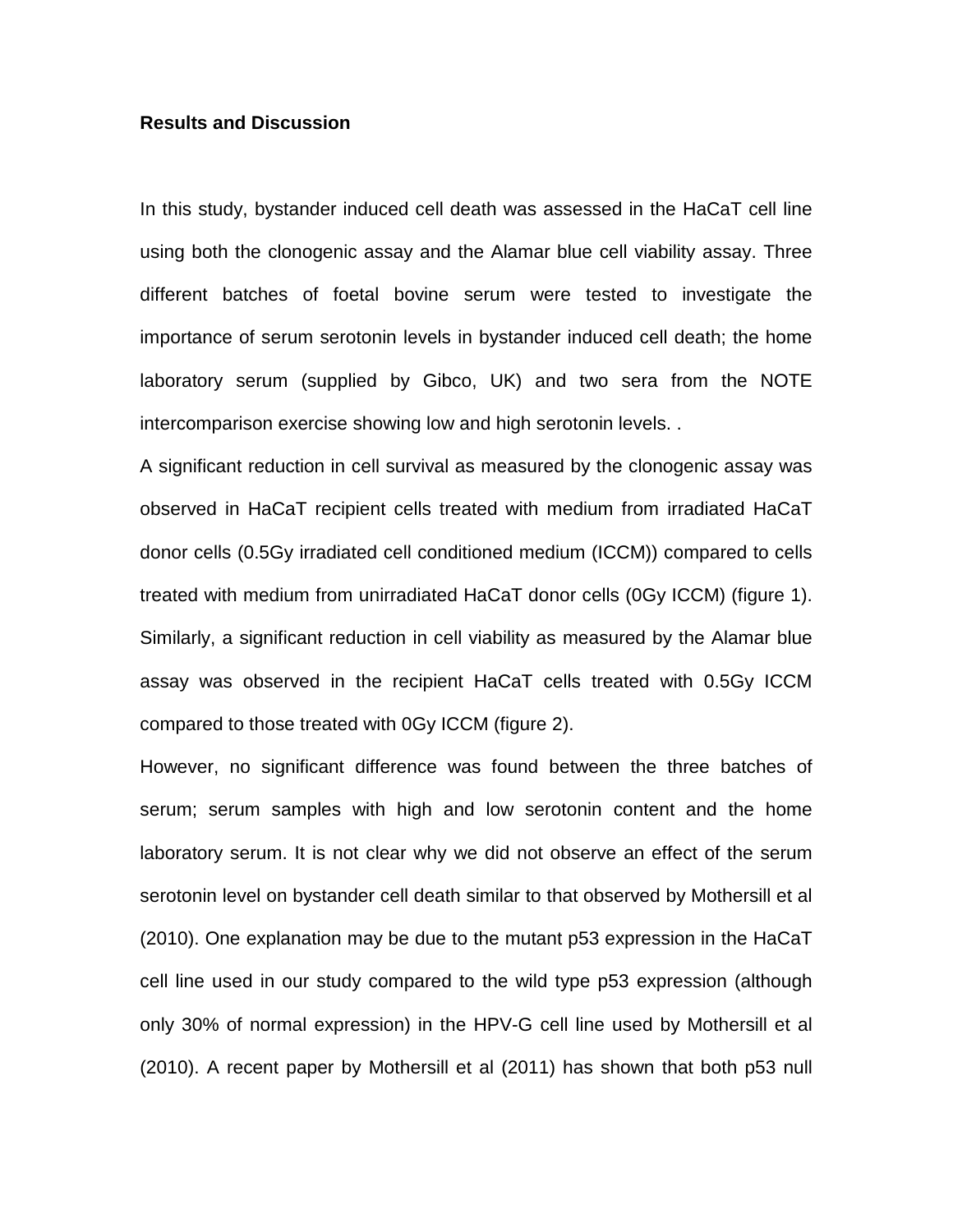and wild type cells can produce bystander signals but only p53 wild type cells could respond to the bystander signals. This may explain the differences in results for each of the cell lines.It is important to note that this is a preliminary study and part of a wider intercomparison study between seven European laboratories. Clearly, additional work could be performed to categorically prove that serotonin levels do not play a role in bystander effects in this particular cell line, eg. additional radiation doses and radiation types and additional endpoints. In conclusion, our results suggest that in HaCaT cells, serum serotonin levels do not play a role in bystander induced cell death, as measured by the clonogenic assay and the Alamar blue assay.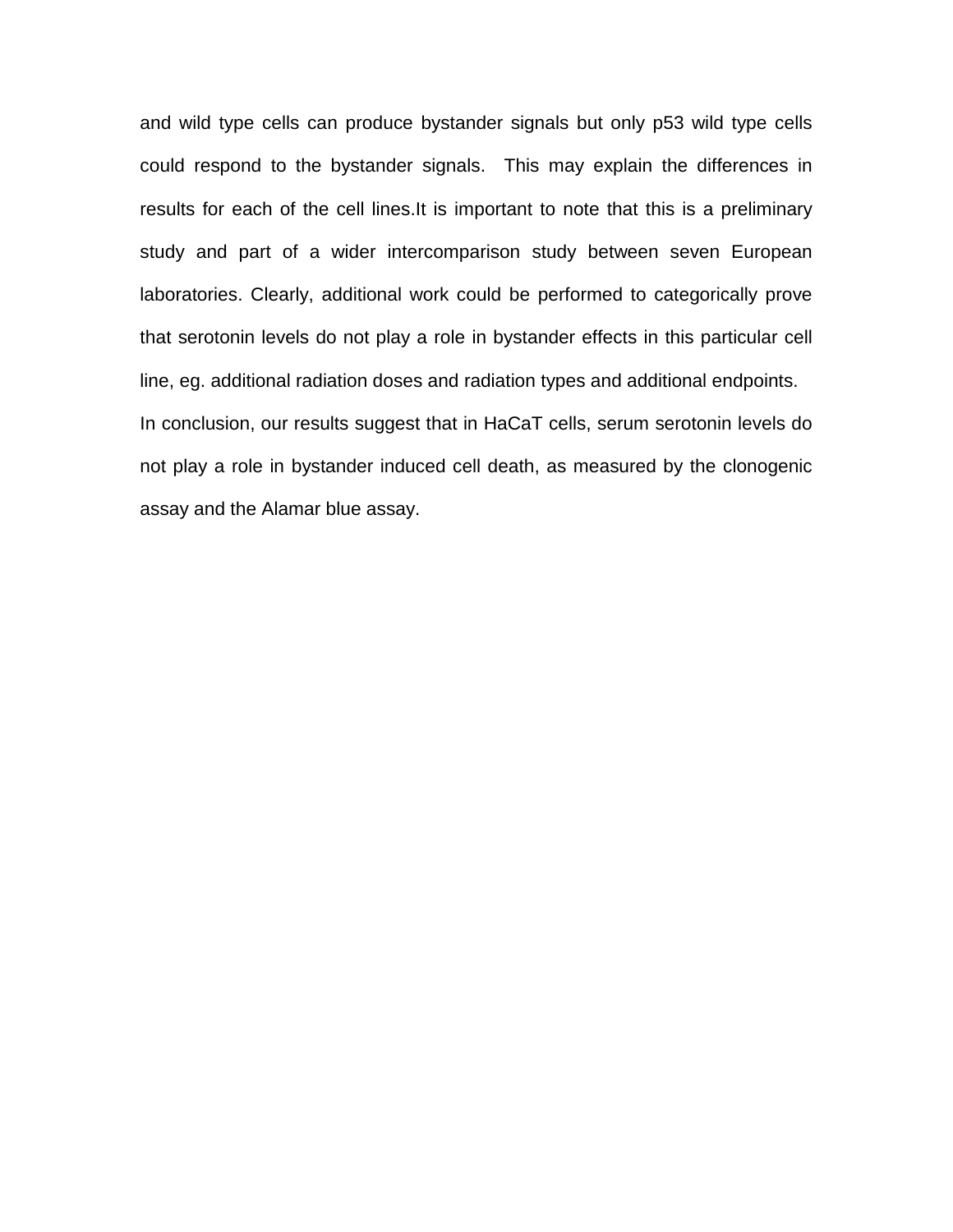## **Acknowledgements**

The authors are very grateful to St Luke's Hospital, Dublin for continued access to the cobalt-60 radiotherapy source.

## **Declaration of Interest**

The authors acknowledge financial support from the FP6 Integrated Project, *Nontargeted effects of ionising radiation (NOTE)* FI6R 036465.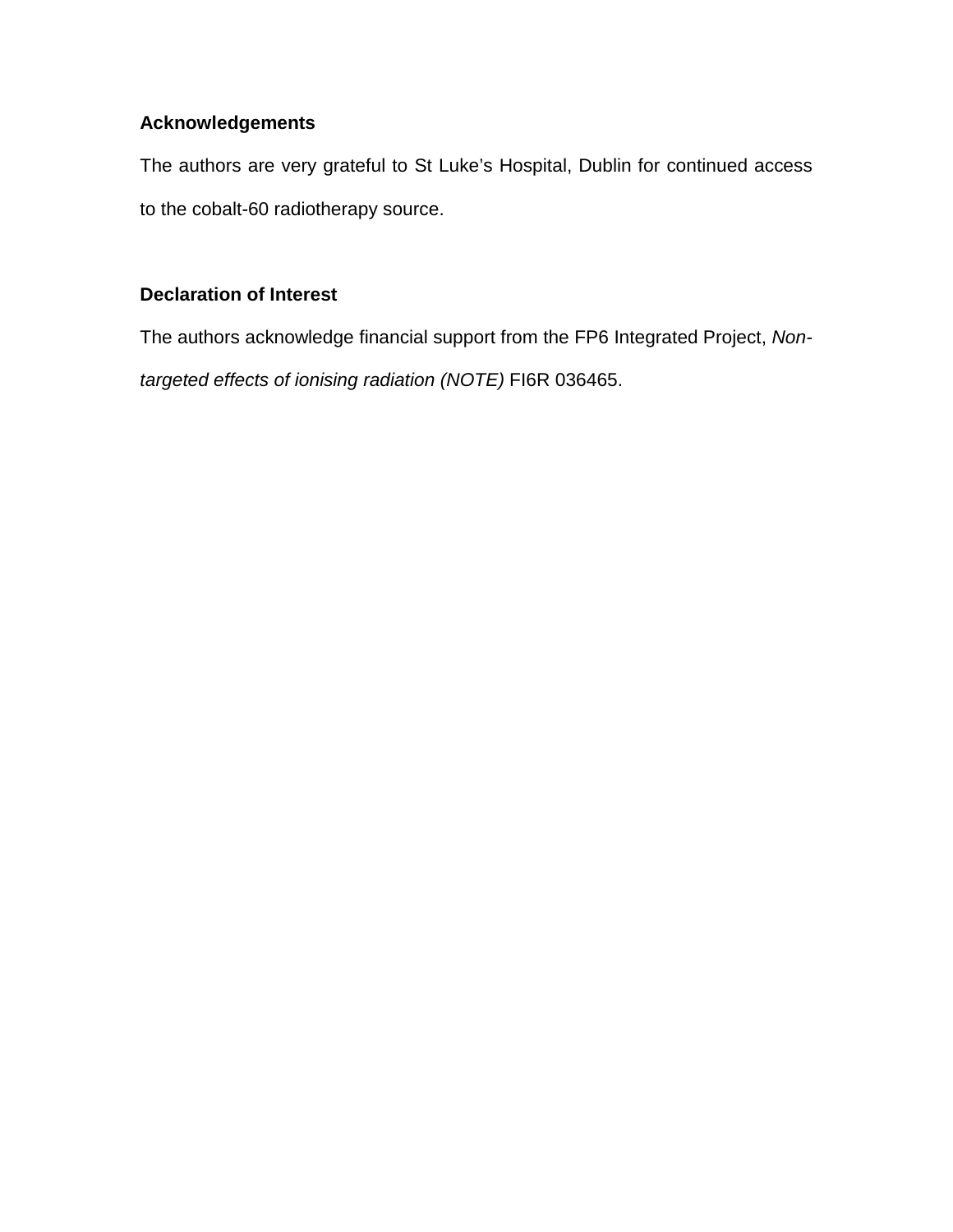#### **References**

Hamid R, Rotshteyn Y, Rabadi L, Parikh R, Bullock P. (2004), Comparison of alamar blue and MTT assays for high through-put screening. Toxicology In Vitro. 18: 703-710.

Lyng FM, Howe OL, McClean B. (2011), Reactive oxygen species-induced release of signalling factors in irradiated cells triggers membrane signalling and calcium influx in bystander cells. International Journal of Radiation Biology 87: 683-695

Mothersill C, Saroya R, Smith RW, Singh H, Seymour CB. (2010), Serum serotonin levels determine the magnitude and type of bystander effects in medium transfer experiments Radiation Research 174: 119-123.

Mothersill C, Bristow RG, Harding SM, Smith R, Mersov A, Seymour C. (2011), A role for p53 in the response of bystander cells to receipt of medium borne signals from irradiated cells. International Journal of Radiation Biology 87: 1120- 1125.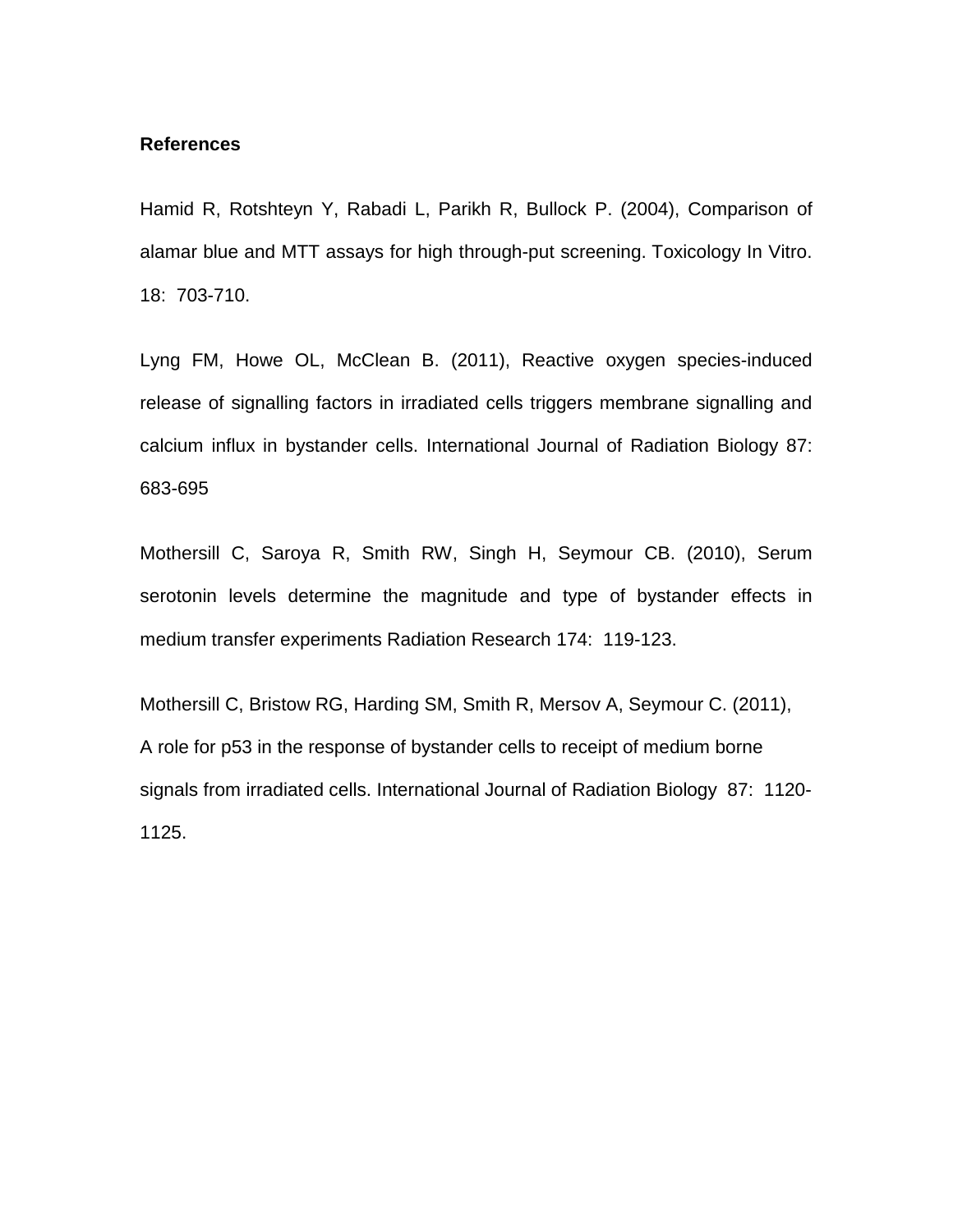## **Legends for Figures**

Figure 1 Clonogenic survival (%)of HaCaT cells exposed to 0Gy and 0.5Gy ICCM. Errors indicate the standard error of the mean (SEM) for n=2 independent experiments, \* p<0.05

Figure 2 Viability of HaCaT cells exposed to 0Gy and 0.5Gy ICCM. Cell viability was measured using the Alamar blue assay. Errors indicate the standard error of the mean (SEM) for n=4 independent experiments, \* p<0.05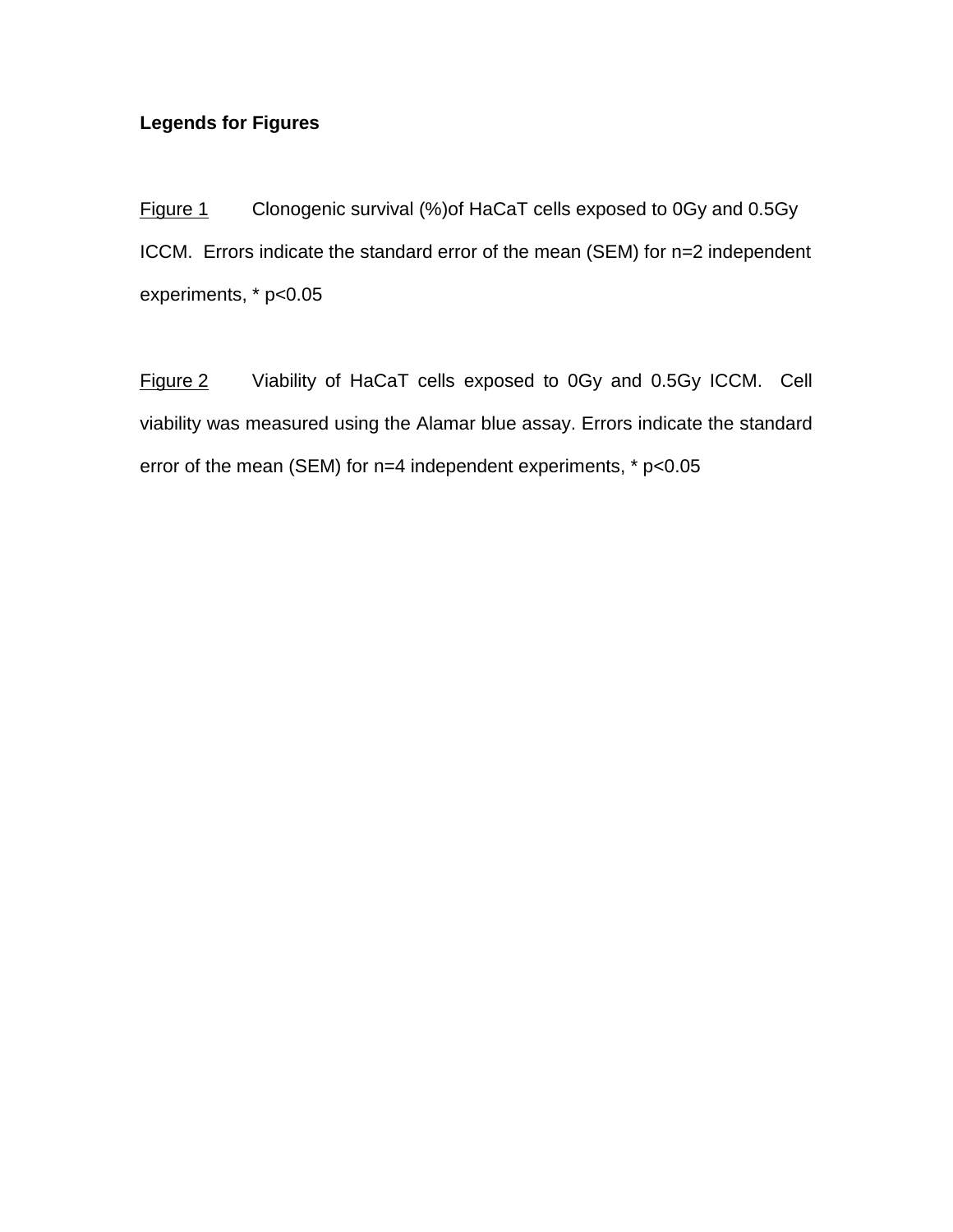

Figure 1